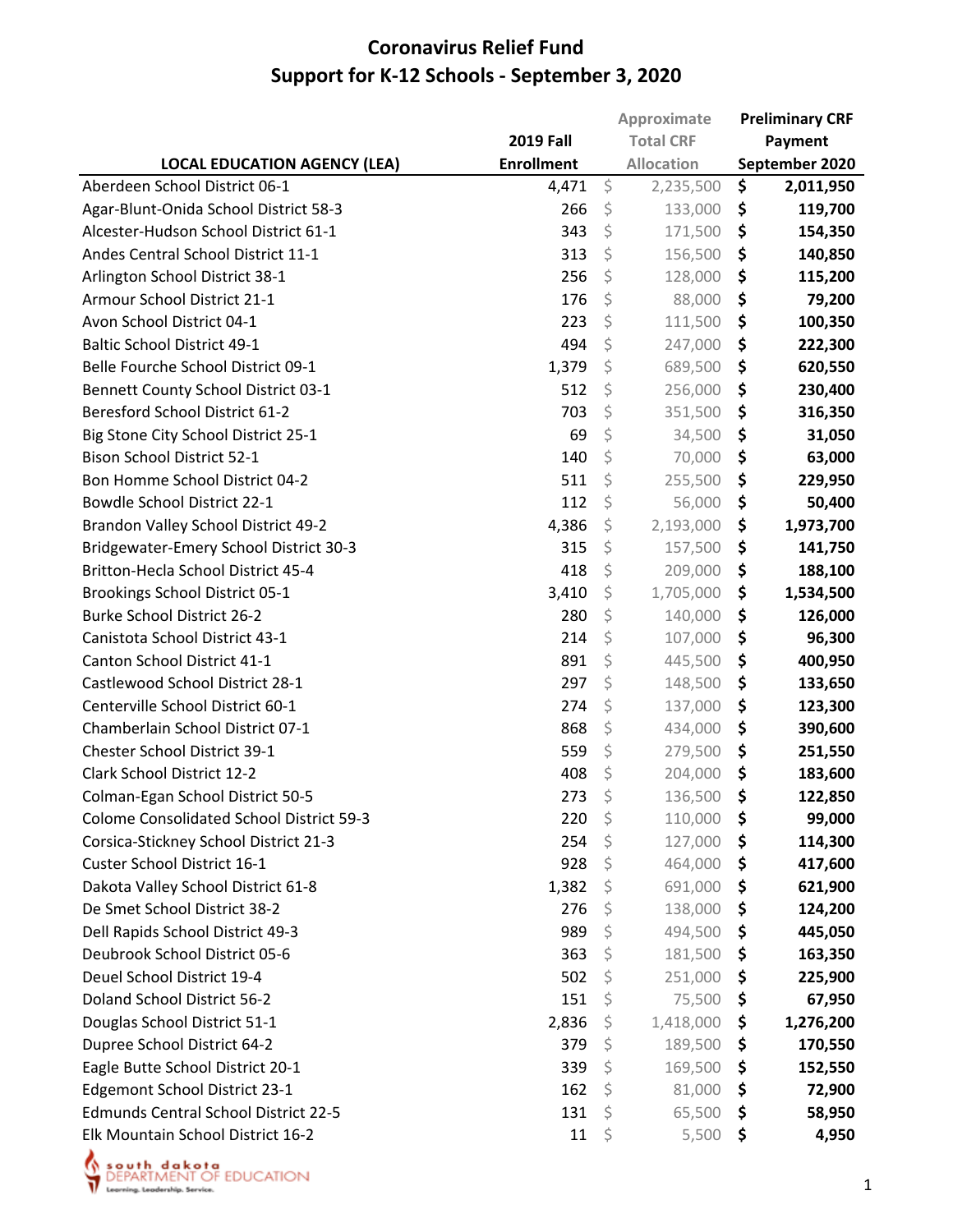# **Coronavirus Relief Fund**

#### **Support for K‐12 Schools ‐ September 3, 2020**

| Elk Point-Jefferson School District 61-7 | 692   | \$<br>346,000   | \$<br>311,400   |
|------------------------------------------|-------|-----------------|-----------------|
| Elkton School District 05-3              | 396   | \$<br>198,000   | \$<br>178,200   |
| <b>Estelline School District 28-2</b>    | 263   | \$<br>131,500   | \$<br>118,350   |
| Ethan School District 17-1               | 272   | \$<br>136,000   | \$<br>122,400   |
| Eureka School District 44-1              | 151   | \$<br>75,500    | \$<br>67,950    |
| Faith School District 46-2               | 175   | \$<br>87,500    | \$<br>78,750    |
| Faulkton School District 24-4            | 335   | \$<br>167,500   | \$<br>150,750   |
| Flandreau School District 50-3           | 701   | \$<br>350,500   | \$<br>315,450   |
| Florence School District 14-1            | 272   | \$<br>136,000   | \$<br>122,400   |
| Frederick Area School District 06-2      | 158   | \$<br>79,000    | \$<br>71,100    |
| Freeman School District 33-1             | 324   | \$<br>162,000   | \$<br>145,800   |
| Garretson School District 49-4           | 492   | \$<br>246,000   | \$<br>221,400   |
| Gayville-Volin School District 63-1      | 289   | \$<br>144,500   | \$<br>130,050   |
| Gettysburg School District 53-1          | 226   | \$<br>113,000   | \$<br>101,700   |
| Gregory School District 26-4             | 373   | \$<br>186,500   | \$<br>167,850   |
| Groton Area School District 06-6         | 581   | \$<br>290,500   | \$<br>261,450   |
| Haakon School District 27-1              | 316   | \$<br>158,000   | \$<br>142,200   |
| Hamlin School District 28-3              | 834   | \$<br>417,000   | \$<br>375,300   |
| Hanson School District 30-1              | 396   | \$<br>198,000   | \$<br>178,200   |
| Harding County School District 31-1      | 200   | \$<br>100,000   | \$<br>90,000    |
| Harrisburg School District 41-2          | 5,121 | \$<br>2,560,500 | \$<br>2,304,450 |
| Henry School District 14-2               | 158   | \$<br>79,000    | \$<br>71,100    |
| Herreid School District 10-1             | 123   | \$<br>61,500    | \$<br>55,350    |
| Highmore-Harrold School District 34-2    | 223   | \$<br>111,500   | \$<br>100,350   |
| Hill City School District 51-2           | 462   | \$<br>231,000   | \$<br>207,900   |
| Hitchcock-Tulare School District 56-6    | 229   | \$<br>114,500   | \$<br>103,050   |
| Hot Springs School District 23-2         | 758   | \$<br>379,000   | \$<br>341,100   |
| Hoven School District 53-2               | 99    | \$<br>49,500    | \$<br>44,550    |
| <b>Howard School District 48-3</b>       | 358   | \$<br>179,000   | \$<br>161,100   |
| Huron School District 02-2               | 2,807 | \$<br>1,403,500 | \$<br>1,263,150 |
| Ipswich School District 22-6             | 414   | \$<br>207,000   | \$<br>186,300   |
| Irene-Wakonda School District 13-3       | 289   | \$<br>144,500   | \$<br>130,050   |
| Iroquois School District 02-3            | 212   | \$<br>106,000   | \$<br>95,400    |
| Jones County School District 37-3        | 168   | \$<br>84,000    | \$<br>75,600    |
| Kadoka School District 35-2              | 337   | \$<br>168,500   | \$<br>151,650   |
| Kimball School District 07-2             | 314   | \$<br>157,000   | \$<br>141,300   |
| Lake Preston School District 38-3        | 173   | \$<br>86,500    | \$<br>77,850    |
| Langford School District 45-2            | 213   | \$<br>106,500   | \$<br>95,850    |
| Lead-Deadwood School District 40-1       | 775   | \$<br>387,500   | \$<br>348,750   |
| Lemmon School District 52-4              | 249   | \$<br>124,500   | \$<br>112,050   |
| Lennox School District 41-4              | 1,140 | \$<br>570,000   | \$<br>513,000   |
| Leola School District 44-2               | 217   | \$<br>108,500   | \$<br>97,650    |
| Lyman School District 42-1               | 350   | \$<br>175,000   | \$<br>157,500   |
| Madison Central School District 39-2     | 1,165 | \$<br>582,500   | \$<br>524,250   |
| <b>Marion School District 60-3</b>       | 173   | \$<br>86,500    | \$<br>77,850    |
| McCook Central School District 43-7      | 388   | \$<br>194,000   | \$<br>174,600   |
| McIntosh School District 15-1            | 166   | \$<br>83,000    | \$<br>74,700    |

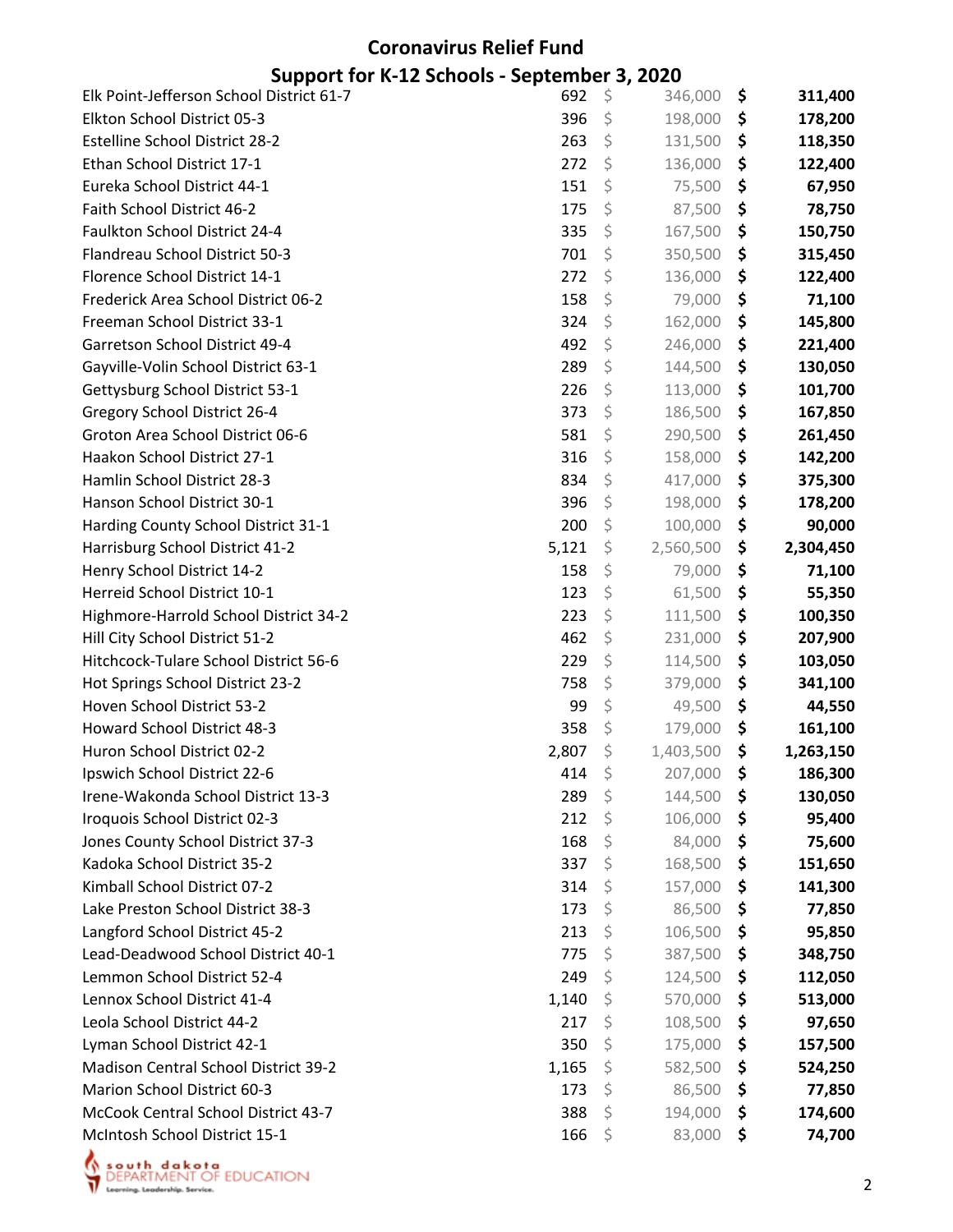| <b>McLaughlin School District 15-2</b>                                | 429        | \$      | 214,500            | \$       | 193,050            |
|-----------------------------------------------------------------------|------------|---------|--------------------|----------|--------------------|
| Meade School District 46-1                                            | 2,948      | \$      | 1,474,000          | \$       | 1,326,600          |
| Menno School District 33-2                                            | 271        | \$      | 135,500            | \$       | 121,950            |
| Milbank School District 25-4                                          | 997        | \$      | 498,500            | \$       | 448,650            |
| Miller Area School District 29-4                                      | 443        | \$      | 221,500            | \$       | 199,350            |
| Mitchell School District 17-2                                         | 2,775      | \$      | 1,387,500          | \$       | 1,248,750          |
| Mobridge-Pollock School District 62-6                                 | 603        | \$      | 301,500            | \$       | 271,350            |
| Montrose School District 43-2                                         | 244        | \$      | 122,000            | \$       | 109,800            |
| Mount Vernon School District 17-3                                     | 226        | \$      | 113,000            | \$       | 101,700            |
| New Underwood School District 51-3                                    | 248        | \$      | 124,000            | \$       | 111,600            |
| <b>Newell School District 09-2</b>                                    | 257        | \$      | 128,500            | \$       | 115,650            |
| Northwestern Area School District 56-7                                | 296        | \$      | 148,000            | \$       | 133,200            |
| Oelrichs School District 23-3                                         | 121        | \$      | 60,500             | \$       | 54,450             |
| Oglala Lakota County School District 65-1                             | 1,309      | \$      | 654,500            | \$       | 589,050            |
| Oldham-Ramona School District 39-5                                    | 162        | \$      | 81,000             | \$       | 72,900             |
| Parker School District 60-4                                           | 459        | \$      | 229,500            | \$       | 206,550            |
| Parkston School District 33-3                                         | 544        | \$      | 272,000            | \$       | 244,800            |
| Pierre School District 32-2                                           | 2,775      | \$      | 1,387,500          | \$       | 1,248,750          |
| Plankinton School District 01-1                                       | 333        | \$      | 166,500            | \$       | 149,850            |
| Platte-Geddes School District 11-5                                    | 500        | \$      | 250,000            | \$       | 225,000            |
| Rapid City School District 51-4                                       | 13,462     | \$      | 6,731,000          | \$       | 6,057,900          |
| Redfield School District 56-4                                         | 583        | \$      | 291,500            | \$       | 262,350            |
| Rosholt School District 54-4                                          | 243        | \$      | 121,500            | \$       | 109,350            |
| Rutland School District 39-4                                          | 175        | \$      | 87,500             | \$       | 78,750             |
| Sanborn Central School District 55-5                                  | 179        | \$      | 89,500             | \$       | 80,550             |
| Scotland School District 04-3                                         | 256        | \$      | 128,000            | \$       | 115,200            |
| Selby School District 62-5                                            | 173        | \$      | 86,500             | \$       | 77,850             |
| Sioux Falls School District 49-5                                      | 24,237     | \$      | 12,118,500         | \$       | 10,906,650         |
| Sioux Valley School District 05-5                                     | 666        | \$      | 333,000            | \$       | 299,700            |
| Sisseton School District 54-2                                         | 954        | \$      | 477,000            | \$       | 429,300            |
| Smee School District 15-3                                             | 195        | \$      | 97,500             | \$       | 87,750             |
| South Central School District 26-5                                    | 42         | \$      | 21,000             | \$       | 18,900             |
| Spearfish School District 40-2                                        | 2,394      | \$      | 1,197,000          | \$       | 1,077,300          |
| <b>Stanley County School District 57-1</b>                            | 404        | \$      | 202,000            | \$       | 181,800            |
| Summit School District 54-6                                           | 171        | \$      | 85,500             | \$       | 76,950             |
| Tea Area School District 41-5                                         | 1,950      | Ŝ       | 975,000            | \$       | 877,500            |
| Timber Lake School District 20-3                                      | 349        | \$      | 174,500            | \$       | 157,050            |
| Todd County School District 66-1                                      | 2,134      | \$      | 1,067,000          | \$       | 960,300            |
| Tripp-Delmont School District 33-5<br>Tri-Valley School District 49-6 | 124<br>956 | \$      | 62,000<br>478,000  | \$<br>\$ | 55,800             |
| Vermillion School District 13-1                                       | 1,254      | Ş<br>\$ | 627,000            | \$       | 430,200            |
| Viborg - Hurley 60-6                                                  | 342        | \$      |                    |          | 564,300            |
| Wagner School District 11-4                                           | 804        | \$      | 171,000<br>402,000 | \$<br>\$ | 153,900<br>361,800 |
| Wall School District 51-5                                             | 283        | \$      | 141,500            | \$       | 127,350            |
| Warner School District 06-5                                           | 312        | \$      | 156,000            | \$       | 140,400            |
| Watertown School District 14-4                                        | 3,840      | \$      | 1,920,000          | \$       | 1,728,000          |
| Waubay School District 18-3                                           | 172        | \$      | 86,000             | \$       | 77,400             |
|                                                                       |            |         |                    |          |                    |

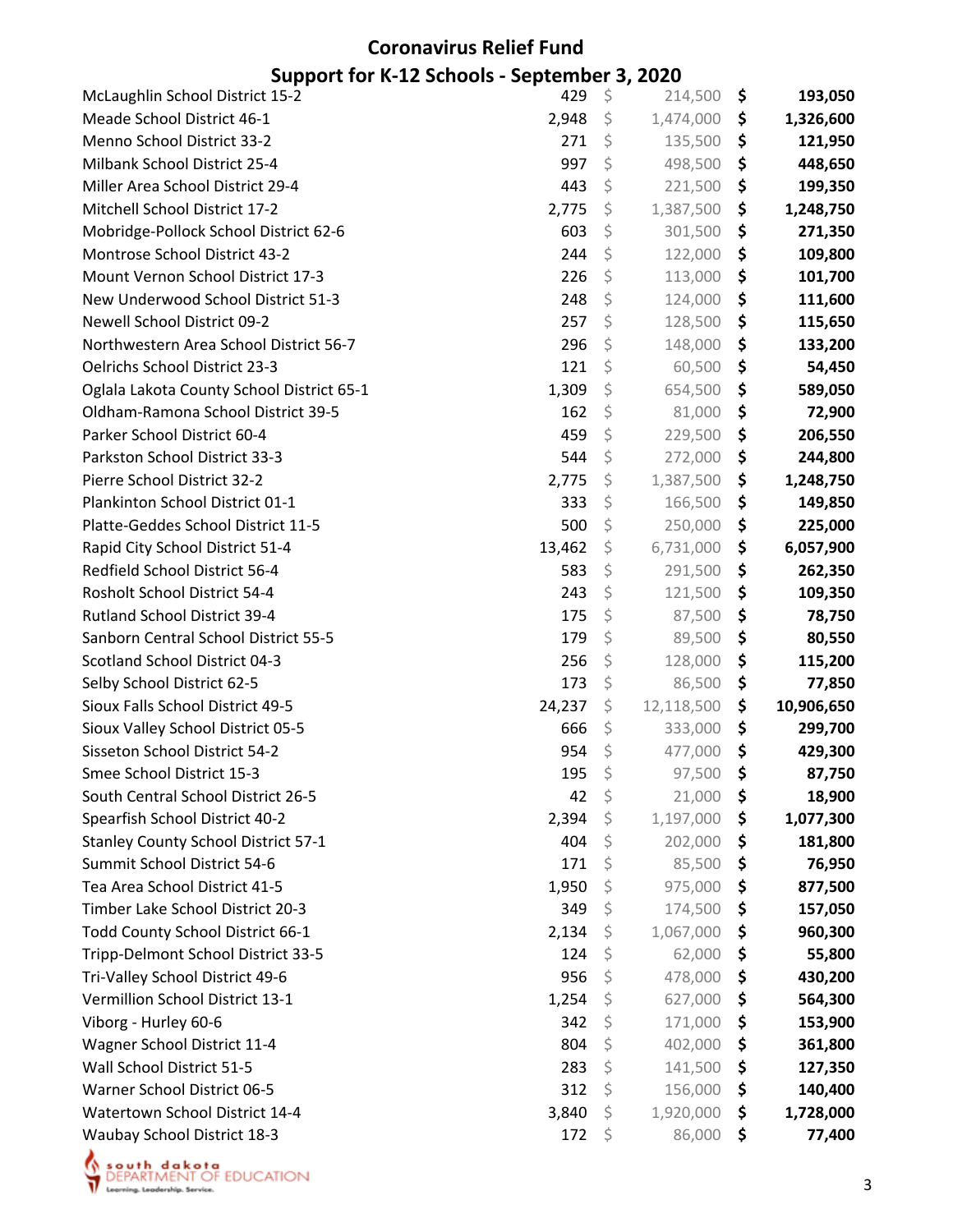| <b>Waverly School District 14-5</b>     | 250            | \$      | 125,000   | \$<br>112,500   |
|-----------------------------------------|----------------|---------|-----------|-----------------|
| Webster School District 18-4            | 523            | \$      | 261,500   | \$<br>235,350   |
| Wessington Springs School District 36-2 | 320            | \$      | 160,000   | \$<br>144,000   |
| West Central School District 49-7       | 1,370          | \$      | 685,000   | \$<br>616,500   |
| White Lake School District 01-3         | 124            | \$      | 62,000    | \$<br>55,800    |
| White River School District 47-1        | 381            | \$      | 190,500   | \$<br>171,450   |
| Willow Lake School District 12-3        | 269            | \$      | 134,500   | \$<br>121,050   |
| Wilmot School District 54-7             | 226            | \$      | 113,000   | \$<br>101,700   |
| Winner School District 59-2             | 703            | \$      | 351,500   | \$<br>316,350   |
| Wolsey-Wessington School District 02-6  | 357            | \$      | 178,500   | \$<br>160,650   |
| Woonsocket School District 55-4         | 242            | \$      | 121,000   | \$<br>108,900   |
| Yankton School District 63-3            | 2,763          | \$      | 1,381,500 | \$<br>1,243,350 |
| Aberdeen Catholic System                | 437 \$         |         | 218,500   | \$<br>196,650   |
| Aberdeen Christian                      | 187 \$         |         | 93,500    | \$<br>84,150    |
| Baan Dek Montessori                     | $\overline{2}$ | \$      | 1,000     | \$<br>900       |
| <b>Bethel Lutheran</b>                  | 14             | \$      | 7,000     | \$<br>6,300     |
| Bethesda Lutheran                       | 5              | \$      | 2,500     | \$<br>2,250     |
| Bishop O'Gorman Catholic School         | 2232           | \$      | 1,116,000 | \$<br>1,004,400 |
| Calvary Baptist Christian               | 146            | - \$    | 73,000    | \$<br>65,700    |
| Children's House Montessori             | 24             | \$      | 12,000    | \$<br>10,800    |
| Dakota Christian                        | 84             | \$      | 42,000    | \$<br>37,800    |
| For His Glory                           | 15             | \$      | 7,500     | \$<br>6,750     |
| Freeman Academy                         | 80             | \$      | 40,000    | \$<br>36,000    |
| Good Shepherd Lutheran                  | 56             | \$      | 28,000    | \$<br>25,200    |
| <b>Great Plains Lutheran</b>            | 130            | \$      | 65,000    | \$<br>58,500    |
| <b>Holy Trinity</b>                     | 71             | - \$    | 35,500    | \$<br>31,950    |
| Hutterville Colony                      | 25             | \$      | 12,500    | \$<br>11,250    |
| <b>Immaculate Conception</b>            | 163            | \$      | 81,500    | \$<br>73,350    |
| James Valley Christian                  | 200            | \$      | 100,000   | \$<br>90,000    |
| John Paul II Elementary                 | 129            | \$      | 64,500    | \$<br>58,050    |
| Madison Christian                       | 14             | \$      | 7,000     | \$<br>6,300     |
| McCrossan Boys Ranch                    | 37             | $\zeta$ | 18,500    | \$<br>16,650    |
| Mitchell Christian                      | 121 \$         |         | 60,500    | \$<br>54,450    |
| Montessori of Aberdeen                  | 6              | \$      | 3,000     | \$<br>2,700     |
| Poinsett Colony Elementary              | 4              | \$      | 2,000     | \$<br>1,800     |
| Rapid City Catholic System              | 721            | \$      | 360,500   | \$<br>324,450   |
| Rapid City Christian                    | 235            | -S      | 117,500   | \$<br>105,750   |
| Red Cloud Indian                        | 514 \$         |         | 257,000   | \$<br>231,300   |
| Sacred Heart                            | 224            | \$      | 112,000   | \$<br>100,800   |
| Sapa Un Catholic Academy                | 53             | \$      | 26,500    | \$<br>23,850    |
| Sioux Falls Christian                   | 1158           | -S      | 579,000   | \$<br>521,100   |
| Sioux Falls Lutheran Association        | 198            | -S      | 99,000    | \$<br>89,100    |
| St Agnes                                | 98             | \$.     | 49,000    | \$<br>44,100    |
| St Joseph                               | 191            | \$      | 95,500    | \$<br>85,950    |
| St Joseph Indian                        | 175            | S.      | 87,500    | \$<br>78,750    |
| St Lawrence                             | 82 $$$         |         | 41,000    | \$<br>36,900    |